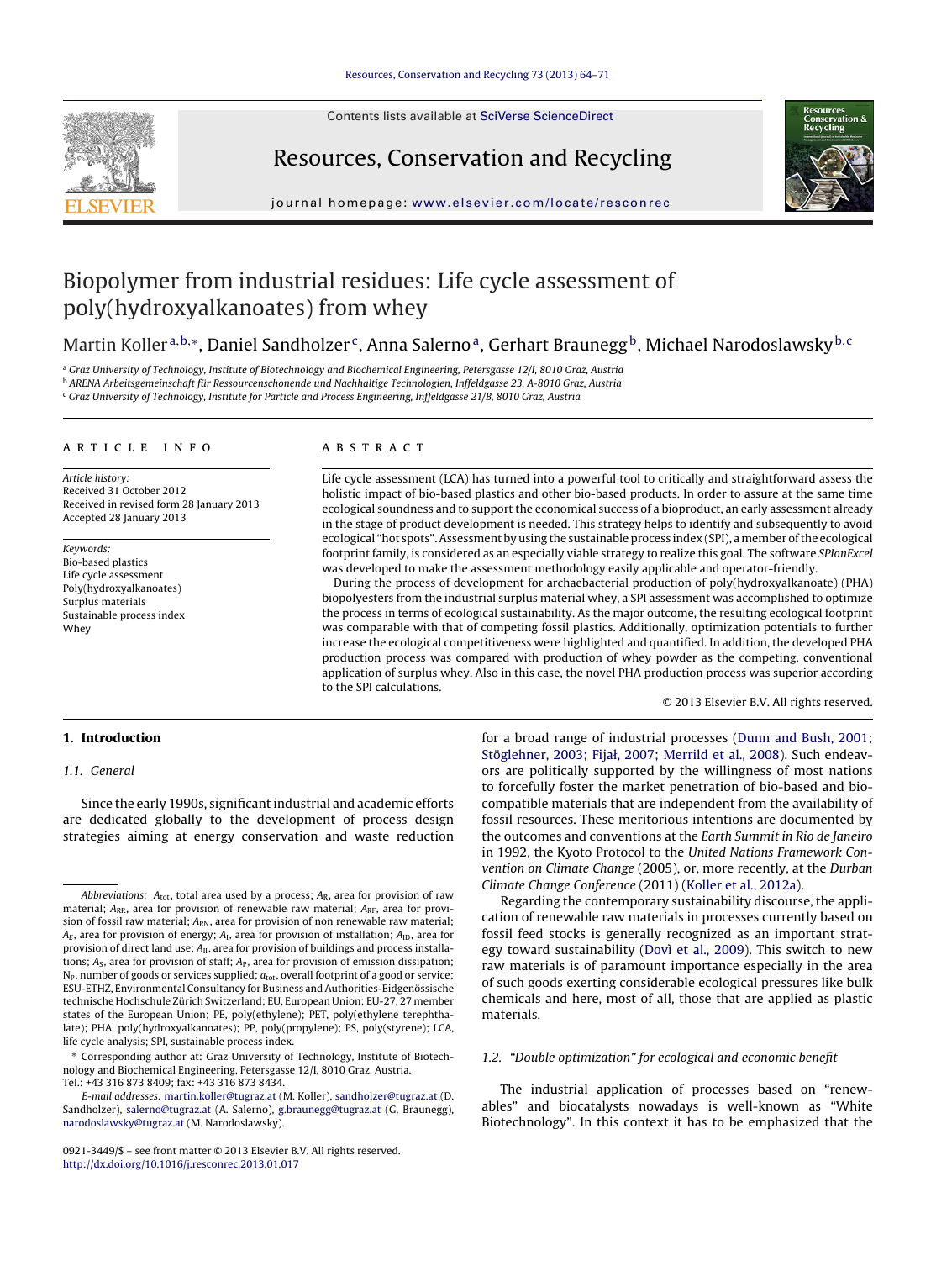utilization of renewable resources does not only require novel and innovative technologies, but will fundamentally change the global industrial structures ([Gwehenberger](#page-6-0) [and](#page-6-0) [Narodoslawsky,](#page-6-0) [2008;](#page-6-0) [Narodoslawsky,](#page-6-0) [2010\).](#page-6-0) However, it has to be considered that products from natural resources, especially bio-based plastics, are not a priori superior to their fossil counterparts in terms of sustainability [\(Kurdikar](#page-7-0) et [al.,](#page-7-0) [2000\).](#page-7-0) Therefore the ecological process evaluation already early during the stage of process or product development is not only an environmental but also an economical necessity to prevent dead ends and unexpected obstacles on the long and often cumbersome way to the product's final market launch ([Narodoslawsky](#page-7-0) [and](#page-7-0) [Krotscheck,](#page-7-0) [2004\).](#page-7-0) Minimizing the environmental impact must be taken into account during the technological development phase to the same extent as to decreasing costs for achieving economic competitiveness. Such "double optimization" in terms of ecological and economic benefit is shaping technology and influencing important engineering decisions. This concerns the choice of raw and auxiliary materials, the selection of process steps and equipment and the logistics along the entire life cycle of a product or service chain ([Krotscheck](#page-7-0) et [al.,](#page-7-0) [2000;](#page-7-0) [Narodoslawsky](#page-7-0) [and](#page-7-0) [Krotscheck,](#page-7-0) [2000\).](#page-7-0)

### 1.3. Application of SPIonExcel

A complete life cycle analysis (LCA) for ecological assessment of processes is usually connected to large efforts to collect the necessary data and analyzing the impacts of a given technology. Moreover, the problem oriented approach that constitutes the base of conventional LCA ([EN](#page-6-0) [ISO](#page-6-0) [14040,](#page-6-0) [1997;](#page-6-0) [Guinée,](#page-6-0) [2002\)](#page-6-0) does not render itself easily to technological optimization: the work of engineers usually is concerned with finding viable compromises that, in many cases, merely shift impacts across environmental problems, e.g. by considerably reducing the greenhouse gas emissions while, at the same time, aggravating other negative impacts of the process. Therefore, development tools are required that, on the one hand, offer comparability of different impacts with a data requirement reduced to an absolute minimum while still considering the whole life cycle and, on the other hand, are compatible with the results of well-known in-depth LCA. The software SPIonExcel constitutes a tool meeting these challenges; it is based on the sustainable process index (SPI) methodology. This software was developed to enable engineers and industrial decision makers to optimize life cycle impacts already during technological development and also for existing processes [\(Sandholzer](#page-7-0) et [al.,](#page-7-0) [2005a,b;](#page-7-0) [Sandholzer](#page-7-0) [and](#page-7-0) [Narodoslawsky,](#page-7-0) [2007\).](#page-7-0)

Regarding the work at hand, the applicability of SPIonExcel to "real world" process development was demonstrated in the case of the process development to obtain poly(hydroxyalkanoate) (PHA) bio-based plastics from whey by the archaeal production strain Haloferax mediterranei DSM 1411. An ecological assessment using this software has been carried out in order to identify ecological "hot spots" and to provide decision support for process alternatives already early in the development phase. Due to the fact that not too many reliable commercial data are reported for large scale PHA production, complete and well-grounded LCA studies analyzing the entire environmental impact of PHAs are rather scare in literature. Some laudable attempts to quantify the environmental impact of PHA production via the tools of LCA are reported; unfortunately, they are mainly focusing on isolated aspects of the entire process like merely the polymer production itself, raw material aspects,  $CO<sub>2</sub>$  emissions or energy requirements [\(Gerngross,](#page-6-0) [1999;](#page-6-0) [Gerngross](#page-6-0) [and](#page-6-0) [Slater,](#page-6-0) [2000;](#page-6-0) [Harding](#page-6-0) et [al.,](#page-6-0) [2007;](#page-6-0) [Pietrini](#page-6-0) et [al.,](#page-6-0) [2007\).](#page-6-0)

### 1.4. The surplus product whey

Whey constitutes a surplus material from dairy and cheese industries. During cheese production, it accrues in a ratio of approximately 9t of whey to 1t of cheese. Reported amounts of whey that are produced globally vary from  $1.15 * 10<sup>8</sup>$  t [\(Peters,](#page-7-0) [2006\)](#page-7-0) to  $1.40 * 10<sup>8</sup>$  t [\(Audic](#page-6-0) et [al.,](#page-6-0) [2003\)](#page-6-0) per year. OECD and FAO even estimate  $1.60*10<sup>8</sup>$  t with an annual increase of  $1-2%$  (values for 2008; [Guimarães](#page-6-0) et [al.,](#page-6-0) [2010\).](#page-6-0) Mainly in North America and Europe, huge quantities of whey are available; in 2008, the estimated accruing values are reported with  $4*10^7$  t for the USA, and  $5*10^7$  t for the EU-27. At present, the major part of whey is used to produce whey powder for human or animal nutrition. Other applications of whey, e.g.for pharmaceutical purposes or production of bioethanol, only amount to a minor extent. The quantities of whey produced nowadays, especially in the Northern hemisphere, surpass by far the requirements for production of whey powder. Hence, at the moment, whey constitutes a surplus material even causing severe disposal problems for dairy industry.

The process for production of whey powder requires high amounts of energy for concentrating the whey by evaporation, with the modest result of producing a good of exceptionally low market value. Due to this fact the process is highly uneconomic and should be regarded rather as a waste treatment as whey should not be committed to sewage in an untreated form because of its high biological oxygen demand (BOD $_5$  of 34,000 mg/kg) ([Kim](#page-6-0) et [al.,](#page-6-0) [1995\).](#page-6-0) Therefore, contemporarily a huge amount of whey just "vanishes" somewhere in the ecosphere, often in marine environments ([Koller](#page-6-0) et [al.,](#page-6-0) [2007\).](#page-6-0)

A growing demand in proteins, e.g. the pharmaceutically significant compounds lactoferrin or lactoferricin, recently led to additional amounts of whey that were processed [\(Koller](#page-6-0) et [al.,](#page-6-0) [2012b\),](#page-6-0) resulting in large amounts of lactose-rich whey retentate remaining after removal of the said proteins. Hence, an even larger surplus exists and has to be treated as waste material. This constitutes the economic and ecologic background of the presented work.

# **2. Materials and methods**

The standardized approach to life cycle analysis (LCA) is defined in the norm series ISO 14000 and constitutes the base to assess and compare industrial activities in terms of their sustainability [\(EN](#page-6-0) [ISO](#page-6-0) [14040,](#page-6-0) [1997\).](#page-6-0) A LCA gives detailed information on a given product, process, or service chain. However, in order to achieve this goal, considerable effortis necessary and ISO 14000 often is applied only after a product or process has already been introduced to the market. The development of innovative processes that strive for sustainability however requires effective oversight over the environmental pressures the process in question will exert in the life cycle of the product provided. For this reason highly aggregated environmental evaluation methods like the sustainable process index (SPI), a member of the ecological footprint family, have been developed and fast and convenient engineering tools like SPIonExcel([Sandholzer](#page-7-0) et [al.,](#page-7-0) [2005b;](#page-7-0) [Sandholzer](#page-7-0) [and](#page-7-0) [Narodoslawsky,](#page-7-0) [2007\)](#page-7-0) can be employed. The usefulness of the utilization of highly aggregated ecological footprint evaluations in planning and designing processes has been highlighted by [Narodoslawsky](#page-7-0) [and](#page-7-0) [Stoeglehner](#page-7-0) [\(2008\).](#page-7-0)

The SPI was developed by [Narodoslawsky](#page-7-0) and Krotscheck [\(1995\)](#page-7-0) and is based on the assumption that a sustainable economy has its fundaments on solar radiation as natural income [\(Krotscheck,](#page-6-0) [1995;](#page-6-0) [Krotscheck](#page-6-0) [and](#page-6-0) [Narodoslawsky,](#page-6-0) [1996;](#page-6-0) [Schnitzer](#page-6-0) et [al.,](#page-6-0) [2007\).](#page-6-0) This radiation on earth's surface drives most natural processes and, in a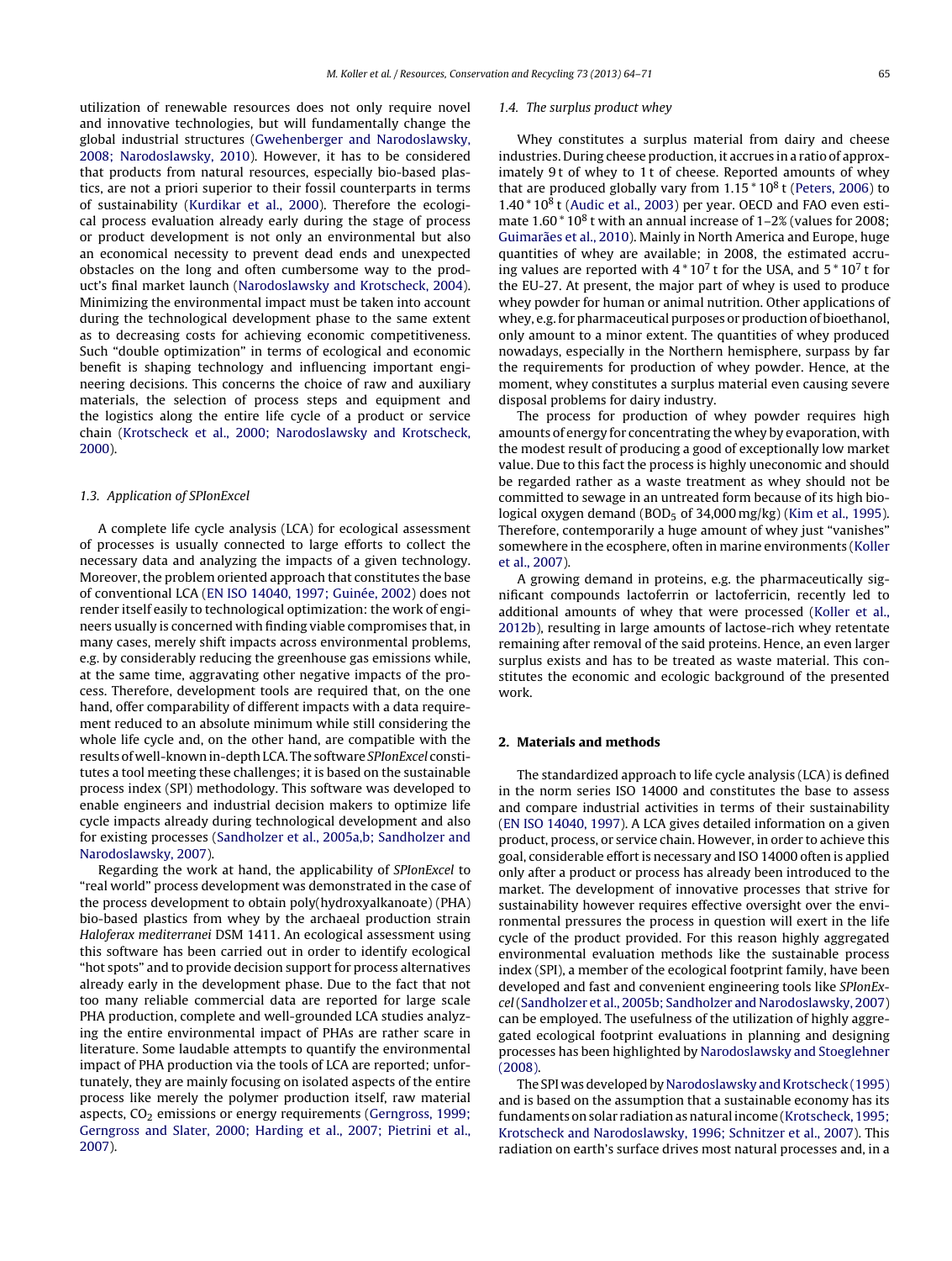sustainable economy, this income may be used to provide products and services, too.

Human activities, however, impact on the environment by their need for resources, energy, manpower and area for installations as well as emissions, waste and noise [\(Schnitzer](#page-7-0) [and](#page-7-0) [Ulgiati,](#page-7-0) [2007\).](#page-7-0) The SPI evaluates these ecological pressures according to their impact on the availability of our planet's surface to sustainably convert solar income to services for society. It calculates the area necessary to embed an industrial process sustainably into the ecosphere, retaining the water and soil compartments as well as the atmosphere in a sustainable state. This area  $A_{\text{tot}}$ , the total ecological footprint of the process, is calculated by  $[Eq. (1)–(3)].$ 

$$
A_{\text{tot}}(m^2) = A_R + A_E + A_I + A_S + A_P \tag{1}
$$

$$
A_{\rm R} \left( \text{m}^2 \right) = A_{\rm RR} + A_{\rm RF} + A_{\rm RN} \tag{2}
$$

$$
A_{\rm I}(m^2) = A_{\rm ID} + A_{\rm II}
$$
\n<sup>(3)</sup>

The areas on the right hand side of Eq. (1) are called "partial areas" and refer to the impacts of different aspects of a life cycle.  $A_R$ , the area required for the provision of raw materials, is the sum [Eq. (2)] of the areas to provide renewable raw material  $(A_{RR})$ , fossil raw material ( $A_{RF}$ ) and non-renewable raw material ( $A_{RN}$ ).  $A_F$  is the area necessary to provide process energy including electricity.  $A_I$ , the area to enable the installation for the process, is the sum [Eq. (3)] of the direct use of land area  $(A_{ID})$  and the area for provision of buildings and process installations  $(A_{II})$ .  $A_S$  is the area required for support of staff and  $A<sub>P</sub>$  is the area for sustainable dissipation of emissions and waste products sustainable to the ecosphere.

Comparing different processes or process alternatives requires relating the ecological footprint to a product/service unit. This is represented by the specific footprint of a product/service  $a_{\text{tot}}$  [Eq. (4)].

$$
a_{\text{tot}} \left( \text{m}^2 / \text{unit} \quad \text{a}^{-1} \right) = \frac{A_{\text{tot}}}{N_P} \tag{4}
$$

 $N_{\rm P}$  in this equation is the number of goods or services supplied by the process in one year ([Krotscheck,](#page-6-0) [1997\).](#page-6-0)

LCA following the ISO norms usually employ the problem oriented CML (Center of Environmental Science Leiden) method ([Heijungs](#page-6-0) et [al.,](#page-6-0) [1992\).](#page-6-0) This method assesses the ecological impact of a process in different effect categories like eco-toxicity or greenhouse gas potential. It has been shown that, although the problem oriented approach and the SPI method differ in their methodological basis as well as in the structure of their analysis, the results of both procedures identify the same problems concerning environmental pressures ([Niederl](#page-7-0) [and](#page-7-0) [Narodoslawsky,](#page-7-0) [2004a,b\).](#page-7-0) The SPI evaluation is therefore compatible with the method of choice for LCA evaluations and may therefore be employed as a "quick and reliable" evaluation approach supporting process design.

Depending on the evaluation case the life cycle limits have to be drawn. In this particular study the SPI for the production of a bio-polymer will be compared to fossil alternatives that fulfill basically the same specifications and may be used in the same applications. Therefore the inventory taken into account in the life cycle comprises all material and energy flows from raw material generation until the gate of the plant producing the polymers as the use phase as well as the disposal phase is assumed the same for all alternatives.

Regarding the optimization scenarios accomplished in the work at hands, increase of the PHA biopolymer productivity by biotechnological means, optimization of the energy requirements (sterilization, drying steps etc.) and logistic aspects (mainly transportation) were taken into account.

#### **3. Calculation**

Any LCA has to be defined in terms of the system boundaries which in turn is already a normative step and dependent on the question the LCA has to answer. This means that the evaluation with the SPI during design has also to take system boundaries into account that represent a reasonable life cycle. Evaluation in the current study is based on the following assumptions:

- Whey is a by-product of a process serving a different sector (food production) and will be produced regardless if it is converted to PHA or not.
- There exists an alternative pathway to utilize whey that has to be taken into consideration, namely the production of whey powder.
- PHA from whey is in direct competition with other polymers produced from fossil raw materials. Properties and technical application of PHAare similar to those of other polymers (detailed in the comparison below), so that the use and disposal phase exerts the same ecological pressure for all alternatives and does not contribute to differences in life cycle ecological pressures exerted by the different materials used for comparison in this study.

Consequently the life cycle for this study includes all steps from the emergence of whey in food production (with no ecological pressure from the agricultural pre-chain attached to it) to the final production of PHA. The comparison with fossil based polymers also includes the whole life cycle from the generation of the raw material to the final polymer product.

The goals of LCA for PHA production starting from whey were the identification of ecological "hot spots" in the developed process and the comparison of PHA biopolymers from whey with fossil polymers and the production of whey powder. The system boundaries ofthe ecological assessment are shown in [Fig.](#page-3-0) 1. Infrastructure and employees have not been included because of their marginal influence on the overall footprint. This influence is usually between 1% and 3% for industrial processes. It becomes relevant however in energy technologies such as wind and water power or photovoltaic panels. Data of supporting processes like electricity, transport or chemicals were taken from [ESU-ETHZ](#page-6-0) [\(1996\).](#page-6-0)

The impact assessment was carried out for a so called "base case". This was calculated with the data provided by the project partners based on bioreactor experiments on 300 L scale. The EU-27 average electricity mix was used for this case. The nutrient solution used for fermentation was calculated based on a recovery rate where 50% of the needed salts were reused. This reuse of salts is of considerable importance due to the fact that the microbial PHAproduction strain used in this study, Haloferax mediterranei DSM 1411, is requiring extremely high concentrations of inorganic salts in the nutritional medium because of its halophilic nature [\(Koller](#page-6-0) et [al.,](#page-6-0) [2007\).](#page-6-0) Due to the definition that whey is a waste from dairy industries, the pre-chain for whey production (mainly the agricultural production of milk) was excluded.

# **4. Results**

The results of a SPI analysis contain diverse information. The  $a_{\text{tot}}$ as calculated by Eq. (4) gives an indication of the "cost" in terms of ecological sustainability of a given product or service. The partial areas in Eq. (1)–(3) allow the identification of the largest contribution to the overall impact in terms of impact categories. The evaluation of the contribution of different steps to the overall footprint in Eq. (4) allows identifying the most problematic step in the life cycle from the view point of sustainable development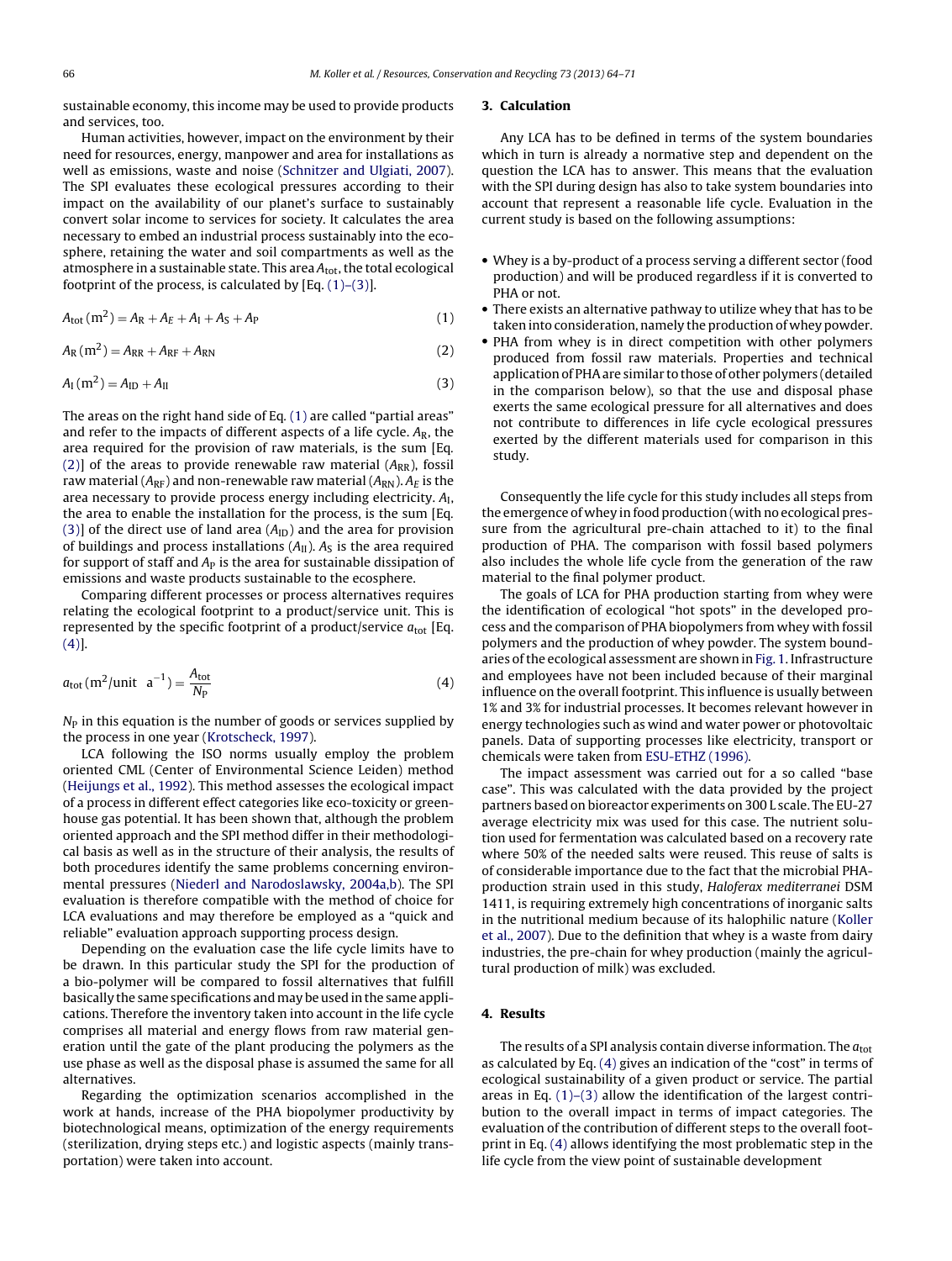<span id="page-3-0"></span>

**Fig. 1.** Process steps, inputs and outputs of the PHA-production process. The broken line incorporates the process steps, the full line the system boundaries of the life cycle assessment.

# 4.1. Ecological assessment of the process

The presented ecological assessment is based on evidence and data gathered in laboratory experiments as well as preliminary experiments on the scale of 300L bioreactors. This is a common situation in process development, indicating the final laboratory step and the transition to the pilot scale. From the point of view of designing a sustainable process, this step is of particular interest as it indicates those production factors and process unit operations that merit particular engineering effort to decrease ecological pressures for the whole life cycle.

For simplified assessment, the process has been divided in five separate process steps (Fig. 1). In the first step, whey has to be collected from dairies in the vicinity (an average distance of 50 km was assumed) and transported to the facility where it is concentrated to higher protein and lactose content (with a concentration factor of five). In the next step, an ultrafiltration process separates a retentate containing high quantities of proteins that can be utilized as a marketable co-product ([Koller](#page-6-0) et [al.,](#page-6-0) [2012b\).](#page-6-0) The remaining whey concentrate (containing 20% weight lactose) is treated in a chemical hydrolysis step to split the disaccharide lactose into the monomeric sugars glucose and galactose. Afterwards the bio-based plastics PHA is produced biotechnologically in the fermentation process.

To recover the polymer from the biomass in the last process step, the cells are disrupted and filtered.

These process steps require various materials and energy inputs and generate emissions from the process as well as the pre-chain (e.g. electricity provision, transport, etc.) The overall footprint of the developed process, based on pilot plant data, amounts to  $10,432.92 \,\mathrm{m}^2$ a/kg PHA. Taking a closer look to the five process steps reveals that the fermentation process (step 4) contributes the largest pressure (Fig. 2).

Analyzing this step reveals that the main part of the ecological footprint is caused by electricity provision [\(Fig.](#page-4-0) 3). This high electricity input is generated by the need for agitation in the bioreactor. The fermentation process in the pilot plant takes relatively long time (over 100 h).

The other flows in this process step – heating energy for fermentation and pasteurization, the necessary process chemicals and emission of used nutrient salts to water – provide only about an eighth part of the overall footprint.

Considering the whole process, electricity input to fermentation is still the largest contributor to the entire ecological footprint of the life cycle ([Fig.](#page-4-0) 4). Chemicals, process energy and transportation of the whey to the facility additionally contribute to the life cycle ecological footprint, but to a much smaller extent.



**Fig. 2.** The ecological impact of the five process steps according to the SPI.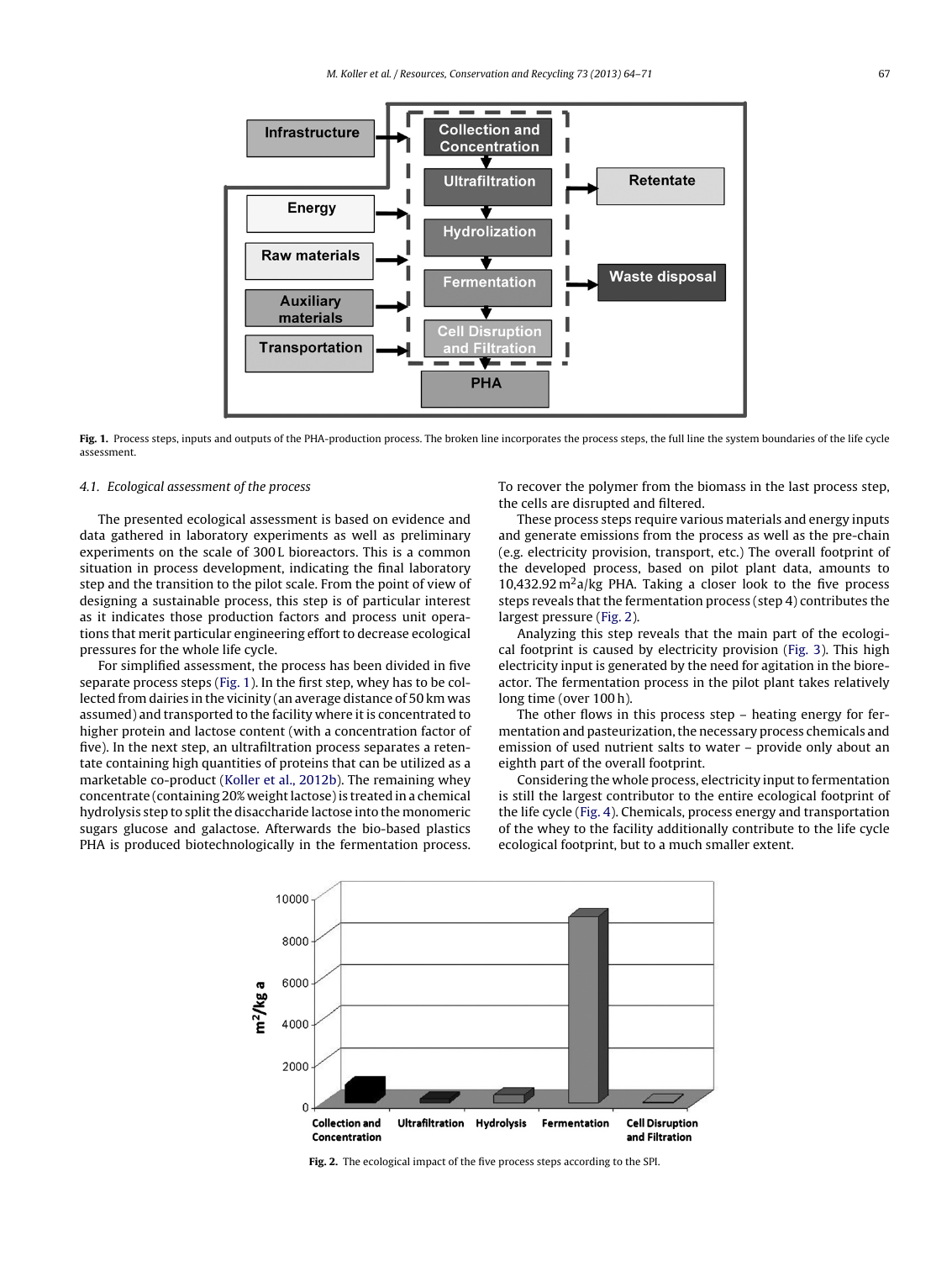<span id="page-4-0"></span>

**Fig. 3.** Percentage distribution of the ecological footprint of the fermentation step according to the origin.



**Fig. 4.** Percentage distribution of the ecological footprint of the whole PHA process according to the origin.

Considering these results the fermentation step must become the main focus for further process optimization from the environmental sustainability point of view.

#### 4.2. Comparison of PHA with fossil polymers

Data obtained from [ESU-ETHZ](#page-6-0) [\(1996\)](#page-6-0) were used to determine the ecological footprint of different fossil polymers. These selected polymers where chosen according to the potential of PHA to replace them. Poly(ethylene terephthalate) (PET), poly(styrene) (PS), poly(ethylene) (PE) and poly(propylene) (PP) show very similar specifications to PHA in their main applications and are therefore prime targets for replacement.

As visualized in Fig. 5, the production of 1 kg PHA based on 300 L scale experiments inflicts a higher ecological pressure than the production of equal amounts of all comparable fossil polymers. This result makes clear that products based on renewable resources, even on by-products, are not automatically more environmentally benign than products based on fossil resources.

It has to be taken into account that the production process for PHA from whey is still a new process just entering the state of pilot plant scale. In contrast, production of fossil polymers has been perfectly optimized during the last decades. The discussed process for PHA may reach ecological competitiveness if it undergoes the same optimization procedure for final marketability. In order to guide future process development from the ecological sustainability point of view, different scenarios with a variation of parameters like yield or energy consumption were established. These scenarios shall guide engineers by quantifying the impact of process optimization on the life cycle wide environmental pressure. Engineering design is however based on compromises. It is therefore important to state in what manner different optimization options will interrelate with each other as there is a certain danger that improvements in one part may lead to increased environmental pressure in other parts of the process.

#### 4.3. Optimization scenarios

Ecological assessment using the SPI shows that energy consumption (in particular electricity consumption) is of paramount importance to the ecological pressure of PHA production. The cause for the high electricity consumption is the relatively long fermentation time and low end product concentration in the pilot plant. Although industrial bioreactors are generally characterized by higher energy efficiency (which will be discussed separately), low productivity can be regarded as the root of the high ecological impact incurred by the fermentation step. This puts the engineering focus on increasing the productivity of the fermentation.

One strategy in this direction is to increase the yield of PHA respective to the raw material at the same energy input. The 300 L scale pilot plant produced about 0.008 kg PHA per kg whey, corresponding to a yield of 0.188 kg PHA per kg whey lactose. Laboratory research on a 10 L scale has shown that an increase of PHA production to about 1.7 weight percent (yield of 0.418 kg PHA/kg lactose) is possible without prolonging fermentation time. Using this optimization potential, the ecological footprint is lowered significantly to 4785.95 m<sup>2</sup>a/kg from 10,432.92 m<sup>2</sup>a/kg in the base case based on the pilot plant experiments ([Fig.](#page-5-0) 8).

The discussed pilot process based on whey now uses about 14 kWh per kg PHA. As already mentioned, industrial scale bioreactors use by far less energy per unit of product. Implementing available experience from existing industrial scale PHA production based on cane sugar ([Nonato](#page-7-0) et [al.,](#page-7-0) [2001;](#page-7-0) [Ortega,](#page-7-0) [2002\)](#page-7-0) as a guideline, where bioreactors on a  $m<sup>2</sup>$  scale are used, the fermentation process can be optimized to an energy requirement of 1 kWh/kg of produced PHA. The decrease of the ecological footprint utilizing the electricity optimization potential according to this experience is substantial, resulting in 3113.08  $m^2$ a/kg PHA produced [\(Fig.](#page-5-0) 8).



**Fig. 5.** Comparison of the ecological impact of PHA from whey with fossil polymers.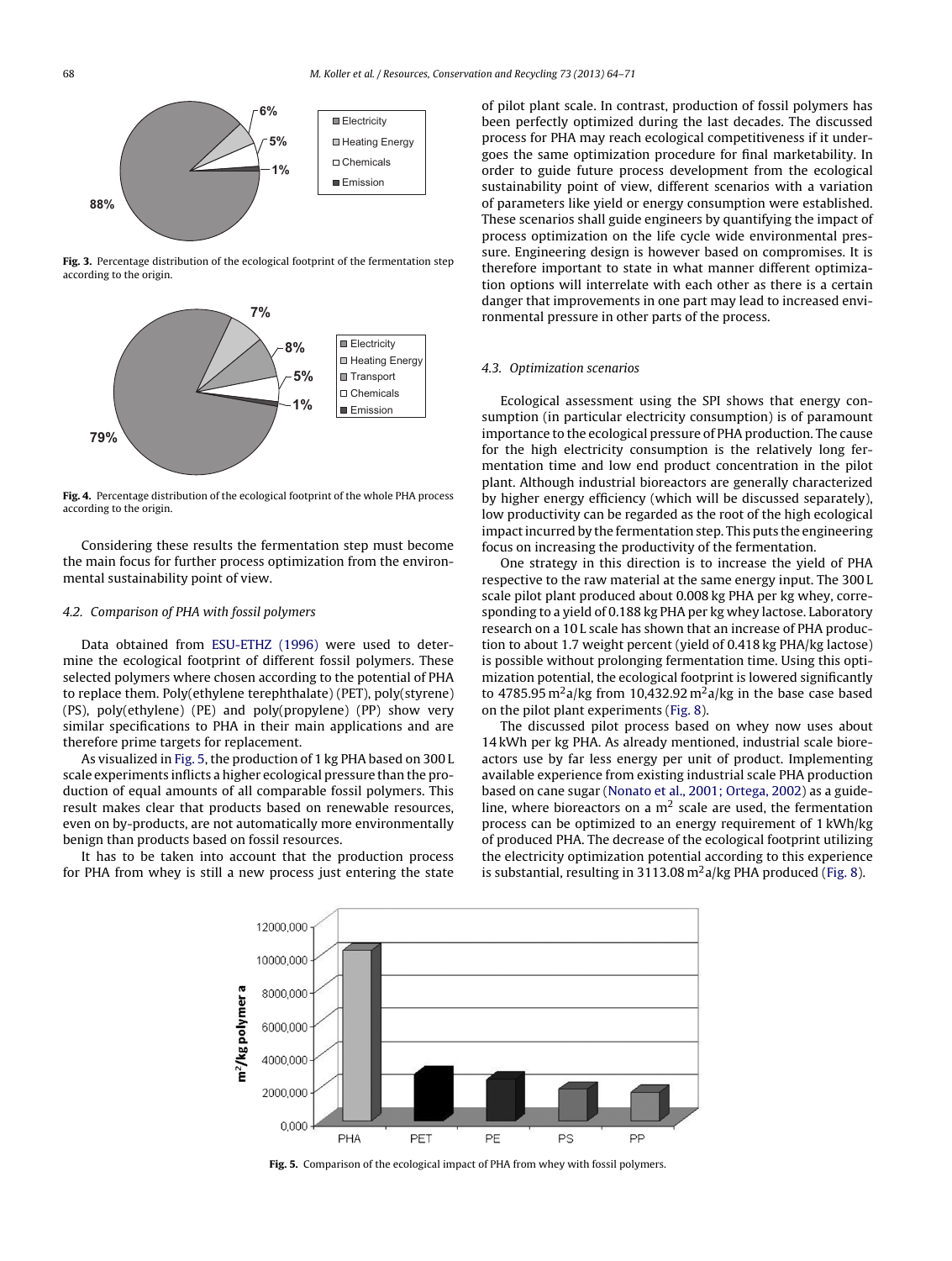<span id="page-5-0"></span>

**Fig. 6.** Percentage distribution of the ecological footprint of the energy and yield optimized PHA process according to the origin.

The limit of optimization of the process is reached when both optimization options are completely implemented. In this case, PHA from whey is reaching the range where its ecological pressure is in the same order of magnitude as calculated for polymers based on fossil resources. The decrease of the ecological footprint due to these optimizations results in  $1784.80 \,\mathrm{m}^2$  a/kg PHA. In comparison, PP, the fossil polymer with the lowest ecological footprint, accumulates  $1726.39 \text{ m}^2$  a/kg (Fig. 6).

Looking at the distribution of the ecological footprint after integrating the two discussed optimization scenarios (Fig. 6) to their full potentials it can be seen that, although electricity consumption still inflicts the highest percentage of the pressure, transportation becomes of increasing importance.

As currently concentration of whey happens in centralized sites, transportation is mainly required for collecting whey in local dairies and delivering it to the factory where it is concentrated. This means however that only a fifth part of the transported good is processed further, whereas the remaining 80% (water) are evaporated. If this sequence of process steps is reversed, meaning first concentration of whey and then transportation, the footprint would decrease further to  $1454.90 \,\mathrm{m}^2$  a/kg PHA. This means that even if a substantial difference in the efficiency of the de-central concentration step is supposed, this order of process steps will be superior to centralized concentration. Moreover available waste heat at local diaries may be utilized to further reduce the ecological impact of PHA production from whey. As shown in Fig. 7, ecological superiority compared to fossil polymers can be finally reached then if all these optimization potentials along the life cycle are realized to their full potential.



Fig. 7. Decrease of the ecological footprint of PHA production due to application of optimization potentials in comparison to classical production of the petrochemical polymer PE. Total optimization includes energy, yield and logistic optimization.



**Fig. 8.** Comparison of PHA from whey with whey powder according to value.

Note: The value for "Whey powder" corresponds to marketing of this material at  $0.5 \in /kg$ ; "PHA Base case low price" corresponds to marketing of PHA for  $5 \in /kg$ ; "PHA base case high price" corresponds to marketing for 10  $\in$ /kg; "PHA optimized case low price" corresponds to marketing for 5  $\in$ /kg; "PHA optimized case high price" corresponds to marketing for  $10 \in$ /kg.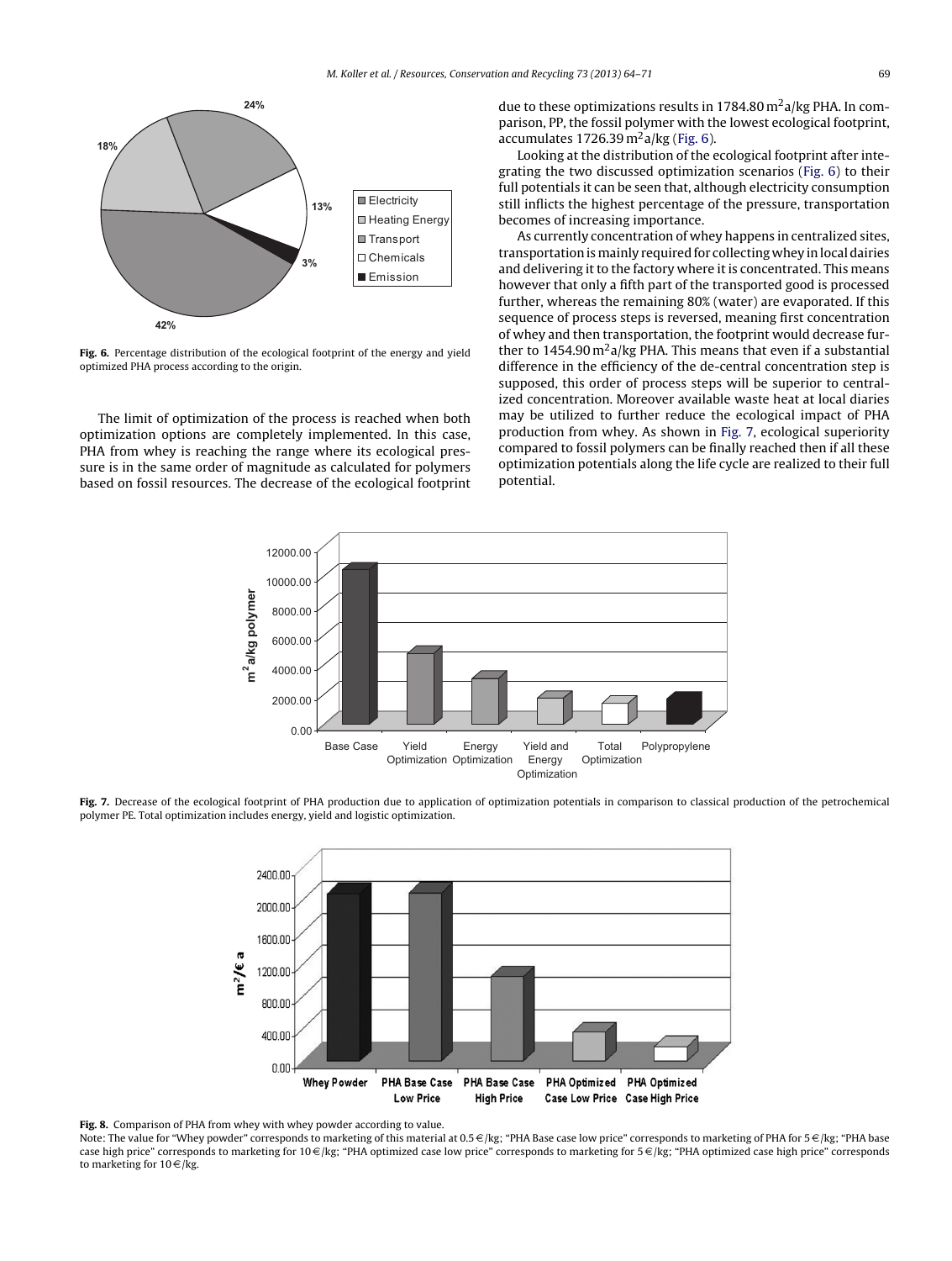# <span id="page-6-0"></span>4.4. Comparison of PHA from whey and whey powder

At the moment, many dairies process whey to whey powder which can be used as milk powder substitute. The ecological footprint calculated for whey powder amounts to 1036.60  $m^2 a/kg$ powder. In order to compare whey powder to PHA from whey, the ecological impact was calculated according to the price of the products. The price of whey powder is approximately  $0.5 \in /kg$  (personal communication Dr. L. Sibilin, Latterie Vicentine, Italy). A price for PHA from whey of  $5-10 \in k$ g was estimated for economic assessment based on typical values reported in literature (Koller et al., 2007). With the prices of both possible products the ecological footprint of the contribution to the value chain was calculated [\(Fig.](#page-5-0) 8), leading to the ecological pressure based on the product value created by the process. In figure,  $5 \in /kg$  of PHA were used as "low price",  $10 \in$ /kg of PHA were used as "high price".

It can be seen that, depending on the market price, PHA is able to ecologically compete with the process of whey powder production, even with pilot plant data. If the optimization potentials in yield and energy consumption are applied, PHA is by far superior in comparison to the contemporary practice of producing whey powder. The production of PHA leads to a decrease of the environmental impact  $per \in e$  earned over the value chain compared to whey powder even if it is not yet ecologically competitive with fossil polymers.

# **5. Discussion and conclusion**

At the present stage of development the process of producing PHA bio-based plastics from whey still has a high impact on the environment. This is due to the fact that the process is not yet completely optimized.

As the main reasons for the high impact, the high mechanical energy requirement for the fermentation process and a low amount of PHA output per kg whey input can be pointed out. These are the two most obvious process optimization potentials. Achieving optimal values in both directions, increasing the yield while decreasing electricity consumption per kg PHA produced is a formidable engineering challenge. It calls for shortening the fermentation times, using highly efficient stirrers and optimal fermentation conditions as well as stringent process control.

Another optimization potential is the logistical aspect of the process. Here it can be seen that a centralized evaporation step causes high transportation needs. Decentralized evaporation directly at the dairies decreases the amount that has to be transported and therefore the ecological pressure considerably.

The strong impact of the logistic steps on the ecological impact is a quite common feature for processes based on renewable resources. They typically have low transport density and/or low concentration of the substance used in the further production chain. In many cases like in whey, the major part of the raw material is water. These unfavorable logistic parameters are responsible for the fact that transport plays a much more prominent role in life cycle optimization of processes based on renewable resources than of current fossil based processes.

The evaluation reveals another interesting strategic aspect. The ecological pressure of PHA production from whey is almost completely dependent on the ecological pressure exerted by electricity provision. Calculations in this study were carried out with the EU 27 mix of technologies for providing electricity which causes high ecological footprints due to the high fraction of fossil based and nuclear energy used in European power plants. Differences in the ecological footprint for power generation are however dramatic: they range from 1.4 m<sup>2</sup> a/kWh for hydro power to 1112.9 m<sup>2</sup> a/kWh for nuclear energy (see [www.fußabdrucksrechner.at](http://www.fussabdrucksrechner.at/)). Compared to the EU-27 mix footprint of  $4557 \text{ m}^2$ a/kWh the mix for Austria causes only

45% of the ecological footprint. This means on the one hand that the ecological footprint of PHA production from whey is context dependent: even when only part of the optimization potential is realized the process may become environmentally advantageous to fossil alternatives in countries like Norway, Sweden and Austria that already implement "greener" electricity in industrial processes to a larger extend. It also means that the process will become automatically more sustainable as electricity provision becomes more sustainable. As the ecological pressure of fossil alternatives is mainly caused by their fossil raw material they may not profit from greener electricity to the same degree.

Comparing PHA production to the production of whey powder, which nowadays is the main pathway for processing whey, shows that a product with much higher market value may be produced. This means that, for the current situation, the change of product from low-value whey powder to value-added PHA biopolymers definitely constitutes a progress that decreases the ecological pressure per  $\in$  value addition in the whole production chain.

Summarizing it can be emphasized that PHA production is a step forward in whey processing and has the potential to ecologically outperform fossil polymers.

# **Acknowledgements**

The authors gratefully acknowledge the support of the European Commission by granting the project s WHEYPOL (FP5; GRD2-2000- 30385) and ANIMPOL (FP7; Contract No. 245084)

# **References**

- Audic JL, Chaufer B, Daufin G. Non-food applications of milk components and dairy co-products: a review. De Lait 2003;83:417–38.
- Dovì VG, Friedler F, Huisingh D, Klemes JJ. Cleaner energy for sustainable future. Journal of Cleaner Production 2009;17:889–95.
- Dunn RF, Bush GE. Using process integration technology for cleaner production. Journal of Cleaner Production 2001;9:1–23.
- E N ISO 14040: Environmental management Life cycle assessment Principles and framework, 1997, Genève, Switzerland.
- ESU-ETHZ 1000. Ökoinventare von Energiesystemen, 3. Auflage, 1996. Bundesamt für Energiewirtschaft, Zürich, Switzerland.
- Fijał T. An environmental assessment method for cleaner production technologies. Journal of Cleaner Production 2007;15:914–9.
- Gerngross TU. Can biotechnology move us toward a sustainable society? Nature Biotechnology 1999;7:541–4.
- Gerngross TU, Slater SC. How green are green plastics? Scientific American 2000;283:37–41.
- Guimarães PMR, Teixeira JA, Domingues L. Fermentation of lactose to bio-ethanol by yeasts as part of integrated solutions for the valorisation of cheese whey. Biotechnology Advances 2010;28:375–84.
- Guinée JB. Life cycle assessment. An operational guide to ISO standards. Dordrecht: Kluwer Academic Publishers; 2002.
- Gwehenberger G, Narodoslawsky M. Sustainable processes the challenge of the 21st century for chemical engineering. Process Safety and Environmental Protection 2008;8:321–7.
- Harding KG, Dennis JS, von Blottnitz H, Harrison STL. Environmental analysis of plastic production processes: comparing petroleum based polypropylene and polyethylene with biologically based poly-hydroxybutyric acid using life cycle analysis. Journal of Biotechnology 2007;130:57–66.
- Heijungs R, Guinée JB, Huppes G, Lankreijer RM, Udo de Haes HA, Wegener Sleeswijk A, et al. Environmental life cycle assessment of products. Centre of Environmental Science, Leiden 1992.
- Kim HO, Wee YJ, Kim JN, Yun JS, Ryu HW. Production of lactic acid from cheese whey by batch and repeated batch cultures of Lactobacillus sp. RKY2. Applied Biochemistry and Biotechnology 1995;129-132:694–704.
- Koller M, Hesse PJ, Bona R, Kutschera C, Atlić A, Braunegg G. Various archae- and eubacterial strains as potential polyhydroxyalkanoate producers from whey lactose. Macromolecular Bioscience 2007;7:218–26.
- Koller M, Salerno A, Tuffner P, Koinigg M, Böchzelt H, Schober S, et al. Characteristics and potential of micro algal cultivation strategies: a review. Journal of Cleaner Production 2012a;37:377–88.
- Koller M, Salerno A, Muhr A, Reiterer A, Chiellini E, Casella S, et al. Whey lactose as a raw material for microbial production of biodegradable polyesters. Polyester InTech Rijeka 2012b:51–92.
- Krotscheck C. Process evaluation in sustainable economy. Master thesis, University of Technology Graz, Austria, 1995 (in German).
- Krotscheck C. Measuring eco-sustainability: comparison of mass and/or energy flow based highly aggregated indicators. Environmetrics 1997;8:661–81.